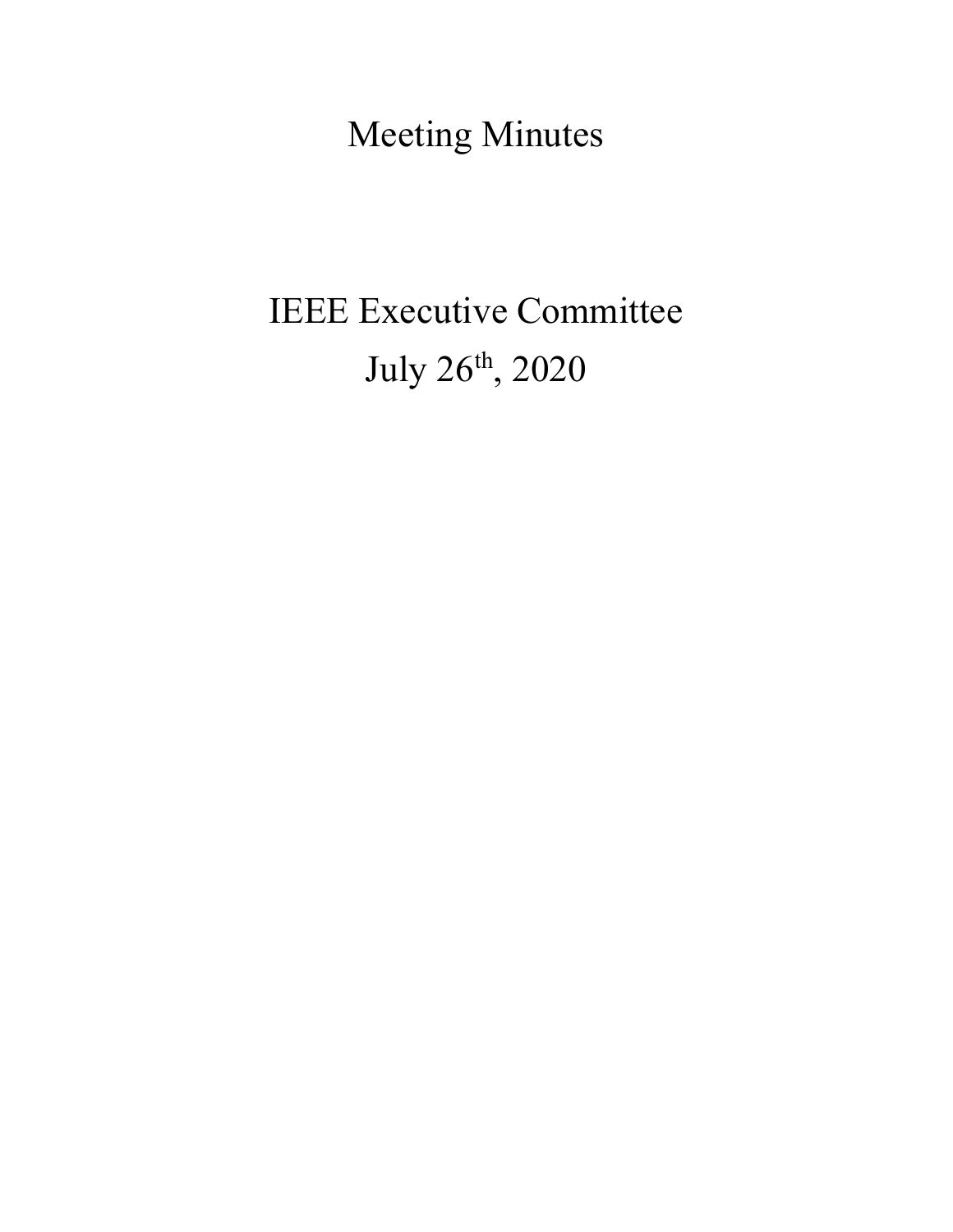

University of Saskatchewan IEEE Student Branch Meeting minutes for May 30, 2020 Page 2 of 5

### 1. CALL MEETING TO ORDER

Motion: Jonathan Second: Rafeh

# 2. CALL FOR QUORUM

| <b>ABSENT</b> | <b>PRESENT</b>   | <b>POSITION</b>                   | <b>MEMBER</b>                 | <b>SIGNATURES</b> |
|---------------|------------------|-----------------------------------|-------------------------------|-------------------|
|               | $\boldsymbol{x}$ | Chair*                            | Alexandria Shields<br>(Lexie) |                   |
|               | $\boldsymbol{x}$ | Vice Chair*                       | Jonathan Tu                   |                   |
|               | $\mathbf{x}$     | Finance Director*                 | Rafeh Khan                    |                   |
|               | $\boldsymbol{x}$ | Academic Director*                | Devin Ramaswami               |                   |
|               |                  | Social Director*                  | N/A                           |                   |
|               | $\mathbf{x}$     | <b>Public Relations Director*</b> | <b>Austin Grismer</b>         |                   |
| X             |                  | McNaughton Director*              | Braeden Leisler               |                   |
|               |                  | Illumination Director*            | N/A                           |                   |
|               |                  | Community Outreach Director*      | N/A                           |                   |
| x             |                  | Grad. Banquet Director*           | <b>Riley Stevenson</b>        |                   |
|               |                  | <b>Robotics Coordinator</b>       | N/A                           |                   |
|               |                  | Grad. Student Rep.                | N/A                           |                   |
|               |                  | Second Year Rep.                  | N/A                           |                   |
|               |                  | Third Year Rep.                   | N/A                           |                   |
|               |                  | Fourth Year Rep.                  | N/A                           |                   |

\* Indicates Officer positions entitled to vote and compose the "Executive Committee".

Executive Meetings are only to be attended by Executive members, the Class Representative Committee and any non-Executive individual(s) invited by the Branch Chair for official purposes (Constitution Article 9, Section 2).

Quorum for any Executive meeting is two-thirds of the Executive. No motions can be passed without quorum. With quorum, all motions may be passed by simple majority vote (Constitution Article 9, Section 4).

# 3. Accept meeting minutes from last meeting

Motion: Jonathan Result: Pass Against: 0 Abstain: 0 For: 5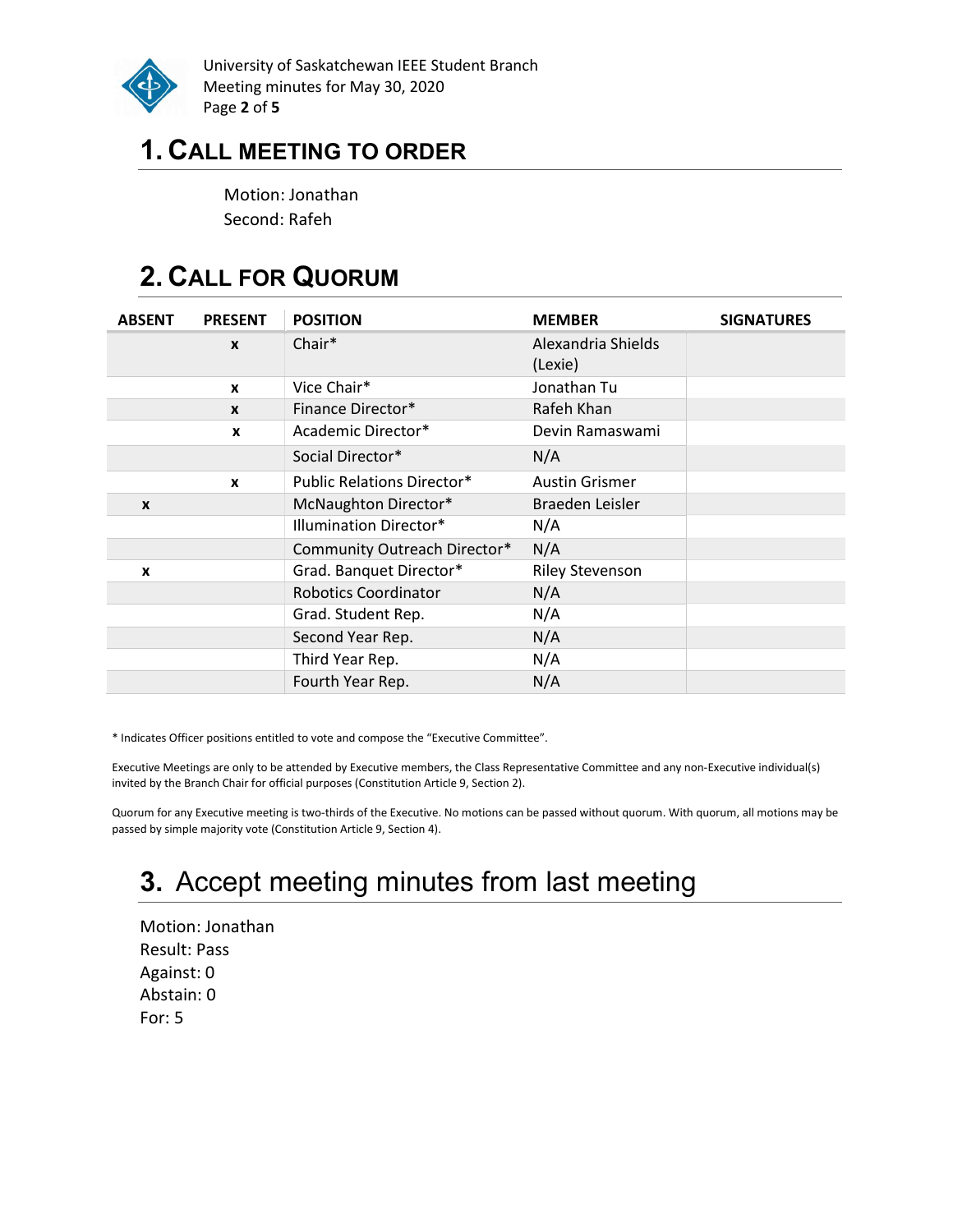

# 4.1. Executive Items

#### **Chair**

- Working with Dayne (previous SESS chair) on USEF representatives
	- $\circ$  Voting in Dayne to be the 4<sup>th</sup> year representative
- Going to contact SESS president about tutorial funding
- Working on ratifying the IEEE with USSU, need 15 full members with a paid membership
- **Congress was cancelled, now online and available to all IEEE members**

#### Vice Chair

■ Nothing to report

#### Financial Director

- **Putting together spreadsheets from the previous years for the upcoming year**
- **Possibly closing the Community Outreach account and combining it with the main IEEE** back account

#### Academic Director

**Talking to industry people about getting funding** 

#### Social Director

■ Not present

#### Public Relations Director

■ Nothing to report

#### McNaughton Director

■ Not present

#### Illumination Director

■ Not present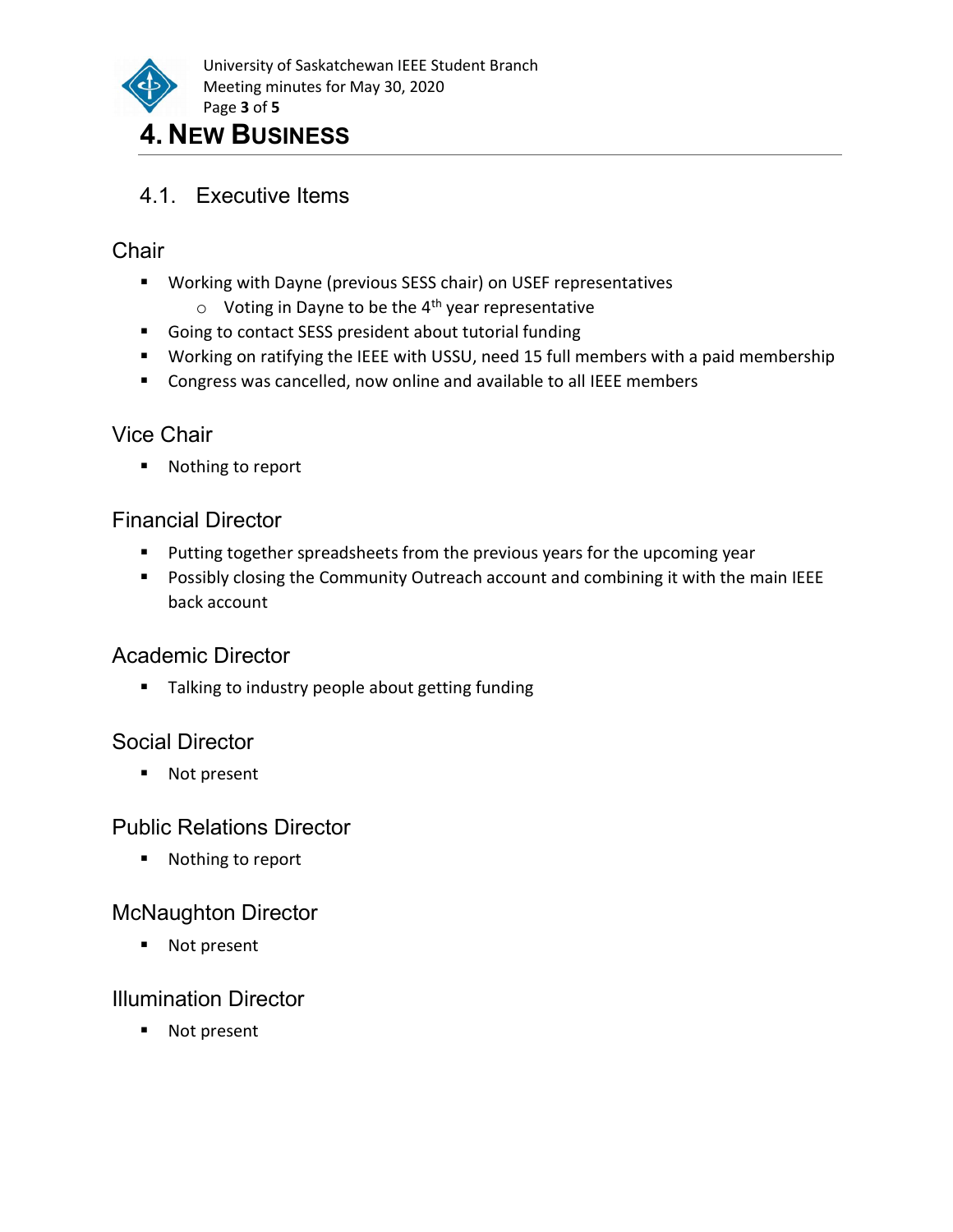

University of Saskatchewan IEEE Student Branch Meeting minutes for May 30, 2020 Page 4 of 5

#### Community Outreach Director

■ Not Present

#### Graduation Banquet Director

■ Not Present

### **SPECIAL COMMITTEE ITEMS**

#### Robotics Coordinator

Not Present.

# STUDENT REPRESENTATIVE COMMITTEE ITEMS

#### Graduate Student Representative

■ Nothing to Report.

#### Second Year Representative

■ Nothing to Report.

#### Third Year Representative

■ Nothing to Report.

#### Fourth Year Representative

■ Nothing to Report.

## 5. DISCUSSION

- Online events for the school year
- **Positions on the IEEE executive**
- **Elections**

### **CLOSING**

1. Call meeting to close Motion: Rafeh